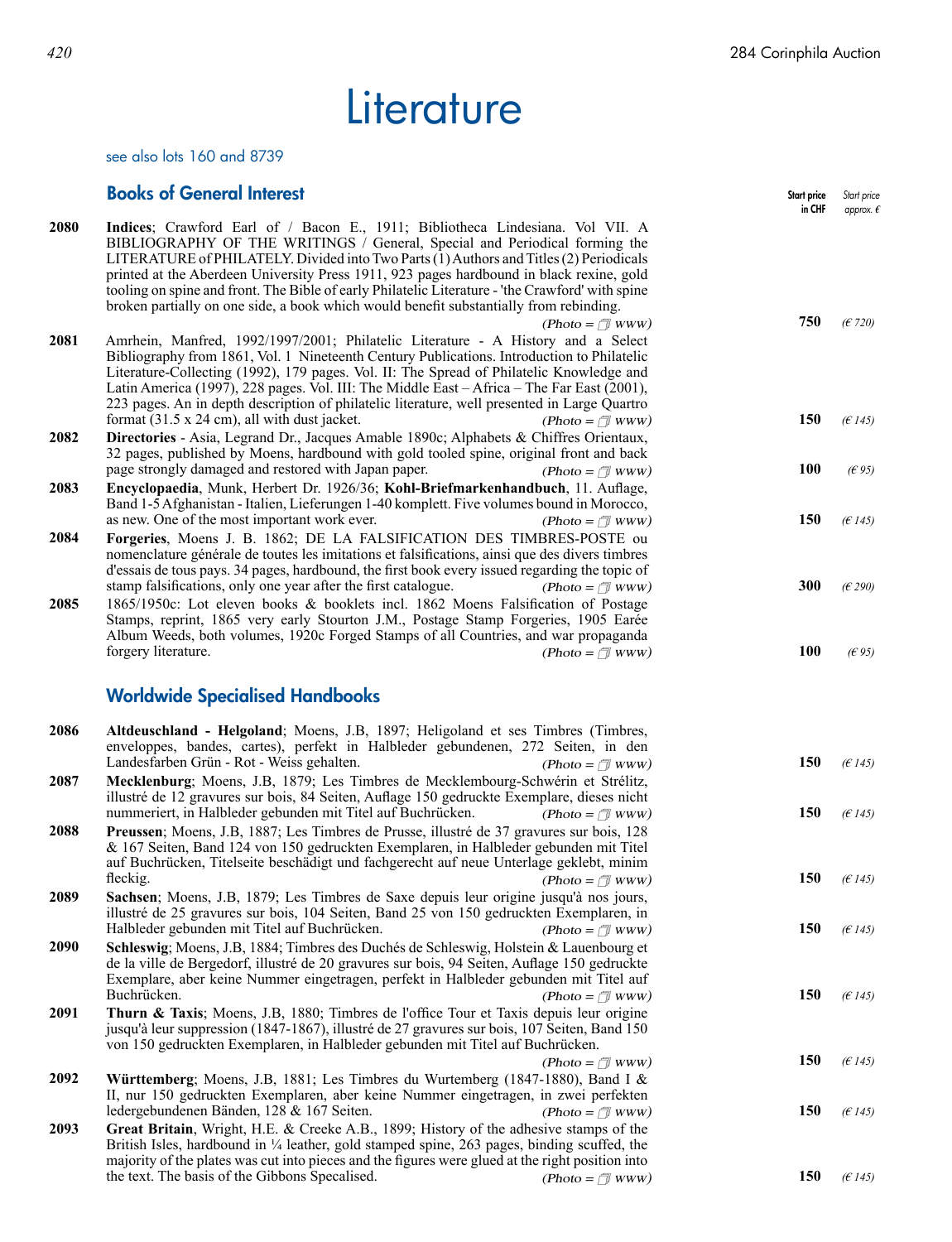|      |                                                                                                                                                                                                                                                                                                                                                                                                                                                                                                                                                                                                                                                                                                                                                                                                          | Start price<br>in CHF | Start price<br>approx. $\boldsymbol{\ell}$ |
|------|----------------------------------------------------------------------------------------------------------------------------------------------------------------------------------------------------------------------------------------------------------------------------------------------------------------------------------------------------------------------------------------------------------------------------------------------------------------------------------------------------------------------------------------------------------------------------------------------------------------------------------------------------------------------------------------------------------------------------------------------------------------------------------------------------------|-----------------------|--------------------------------------------|
| 2094 | <b>Commonwealth - British Africa</b> , The Philatelic Society London 1895/1906; The<br>POSTAGE STAMPS, Envelopes, Wrappers, Post Cards, and Telegraph Stamps of THE<br>BRITISH COLONIES, POSSESSIONS AND PROTECTORATES IN AFRICA, PART I of<br>1895 comprising British Bechuanaland, British East Africa, British South Africa (including<br>British Central Africa, and the Cape of Good Hope. 247 pages with Illustrations of the<br>Stamps described and also Eight Sheets of Photo-mezzotype Illustrations. An example<br>hardbound in half leather with the usual cover scuffs. Also PART III of 1906 comprising<br>New Republic, Northern Nigeria, Oil Rivers and Niger Coast Protectorate, Orange River<br>Colony with Orange Free State, St. Helena, Seychelles, Sierra Leone, Southern Nigeria, |                       |                                            |
|      | Stellaland, Swazieland, The Transvaal with South African Republic, Uganda, Zanzibar, and<br>Zululand. Pages 248-708 not yet split in an unbound example, the figure plates separately.<br>Spine of the volume damaged, an example which would benefit from a new binding.                                                                                                                                                                                                                                                                                                                                                                                                                                                                                                                                |                       |                                            |
| 2095 | $(Photo = \sqrt{7}$ www)<br><b>British Guiana,</b> Townsend & Howe 1970; The Postage Stamps and Postal History of                                                                                                                                                                                                                                                                                                                                                                                                                                                                                                                                                                                                                                                                                        | 150                   | (E145)                                     |
| 2096 | British Guiana, Royal Philatelic Society London 1970; 424 pages.<br>$(Photo = \sqrt{\pi} WW)$<br>British India; Philatelic Society London 1892; The Postage Stamps, Envelopes, Wrappers,<br>Post Cards, and Telegraph Stamps of British India and Ceylon, 101 pages and 57 pages<br>in two Appendices, in addition with twentyfour Sheets of Autotype Illustrations. Recently<br>bound with the old title page glued to the front of the cover. A historic monograph with                                                                                                                                                                                                                                                                                                                                | 200                   | (E190)                                     |
| 2097 | contributions of Tapling and Bacon among others, a rare limited edition. ( <i>Photo</i> = $\hat{\pi}$ www)<br>Egypt, Moens J. B. 1880; Timbres d'Egypte et de la Compagnie du Canal de Suez.<br>Hardbound in half leather with gold stamped spine, 113 pages. No. 134 out of a print run of                                                                                                                                                                                                                                                                                                                                                                                                                                                                                                              | 150                   | (E145)                                     |
| 2098 | 150 examples.<br>$(Photo = \sqrt{7}$ www)<br>Mauritius, Moens J. B. 1878; Le timbres de Maurice depuis leur origine jusqu'à nos jours.<br>Hardbound in half leather with gold stamped spine, 147 pages. Print run of 150 examples,                                                                                                                                                                                                                                                                                                                                                                                                                                                                                                                                                                       | 200                   | (E190)                                     |
| 2099 | this one unnumbered.<br>$(Photo = \sqrt{\pi}$ www)<br><b>Natal,</b> Moens J. B. & Walker L.-H.-J. 1883; Le timbres de Natal depuis leur origine jusqu'à<br>nos jours. Hardbound in half leather with gold stamped spine, 60 pages. Print run of 150                                                                                                                                                                                                                                                                                                                                                                                                                                                                                                                                                      | 200                   | (E190)                                     |
| 2100 | examples, this one unnumbered.<br>$(Photo = \sqrt{\pi} WW)$<br>Great Britain & Commonwealth, Lowe, Robson, 1948/91; The Encyclopaedia of British<br>Empire Postage Stamps; issued in six volumes: Vol. 1, Great Britain and the Empire in Europe,<br>1948, also included the Second edition 1952, Vol. 2, The Empire In Africa, 1949, Vol. 3, The<br>Empire in Asia, 1951, Vol. 4, The Empire in Australasia, 1962, Vol. 5, North America, 1973<br>in one volume of the ordinary edition, Vol. 6, Leeward Islands, 1991. The magnum opus of                                                                                                                                                                                                                                                              | 150                   | (E145)                                     |
| 2101 | Robson Lowe, all volumes in good condition.<br>$(Photo = \sqrt{\pi}$ www)<br>Italy - Napoli & Sicilia, Moens J. B. 1877; TIMBRES DE NAPLES ET DE SICILE, 2ème<br>édition. 56 pages, print run of 150 examples, this one having no. 75. Last page torn, a newly                                                                                                                                                                                                                                                                                                                                                                                                                                                                                                                                           | 100                   | (E95)                                      |
| 2102 | hardbound example with raised gold stamped spine and front.<br>$(Photo = \sqrt{\pi}$ www)<br>Napoli, Diena, Emilio 1932; I FRANCOBOLLI DEL REGNO DI NAPOLI e i due<br>provvisori da mezzo Tornese del 1860, con 3 tavole in eliotipia fuori testo e 325 figure nel<br>testo. 271 pages (title page loose) and three isolated plates of the Savoyan Cross, published<br>by Societa Anonima Stampa Filatelica Italiana Milano 1932. Half leather hardbound with                                                                                                                                                                                                                                                                                                                                            | 100                   | (E95)                                      |
| 2103 | gold tooled spine. A rare monograph.<br>$(Photo = \sqrt{7}$ www)<br>Parma, Modena & Romagna, Moens J. B. 1878; TIMBRES DES ÉTATS DE PARME,<br>MODÈNE ET ROMAGNE, 2ème édition, illustré de 12 gravures sur bois. 88 pages, print<br>run of 150 examples, this one having no. 29. A newly hardbound example with raised gold                                                                                                                                                                                                                                                                                                                                                                                                                                                                              | 150                   | (E145)                                     |
| 2104 | stamped spine and front.<br>$(Photo = \sqrt{\pi}$ www)<br>Romagna, Diena, Emilio & Moens J.B. 1898; LES TIMBRES-POSTE DES ROMAGNES<br>suivi d'une étude sur leurs réimpressions, illustre de gravures sur bois. 95 page, published<br>by J.-B. Moens Bruxelles. Half leather hardbound with gold tooled spine. A very rare<br>monograph, not in the philatelic literature collections of Garratt-Adams or Hackmey.                                                                                                                                                                                                                                                                                                                                                                                       | 150                   | (E145)                                     |
| 2105 | $(Photo = \sqrt{\pi} WW)$<br>Sicilia, Diena, Emilio 1904; A HISTORY OF THE POSTAGE STAMPS OF SICILY with<br>twenty plates of Autotype illustrations. 143 pages, translated by E. B. Evans, published by<br>Stanley Gibbons London. Half leather hardbound with raised spine, gold tooled. A very rare                                                                                                                                                                                                                                                                                                                                                                                                                                                                                                    | 250                   | (E240)                                     |
| 2106 | monograph.<br>$(Photo = \sqrt{7}$ www)<br>Toscana, San Marino & Papal States, Moens J. B. & Fabrio, Pio 1878; TIMBRES DES<br>ÉTATS DE TOSCANE ET SAINT-MARIN ET DES ÉTATS DE L'ÉGLISE, illustré de                                                                                                                                                                                                                                                                                                                                                                                                                                                                                                                                                                                                       | 150                   | (E145)                                     |
|      | 31 gravures sur bois, 2ème édition. 11 pages, print run of 150 examples, unnumbered.<br>Hardbound example with raised gold stamped spine and front.<br>$(Photo = \sqrt{\sqrt{N}}$ www)                                                                                                                                                                                                                                                                                                                                                                                                                                                                                                                                                                                                                   | 150                   | (E145)                                     |
| 2107 | European Countries - Belgium, Moens J. B. 1880; Les Timbres de Belgique depuis leur<br>origine jusqu'à nos jours, illustré de 90 gravures sur bois. Hardbound in half leather with<br>gold stamped spine, two volumes with $126 \& 179$ pages. No. 144 out of a print run of 150                                                                                                                                                                                                                                                                                                                                                                                                                                                                                                                         |                       |                                            |
|      | examples.<br>$(Photo = \sqrt{7}$ www)                                                                                                                                                                                                                                                                                                                                                                                                                                                                                                                                                                                                                                                                                                                                                                    | 150                   | (E145)                                     |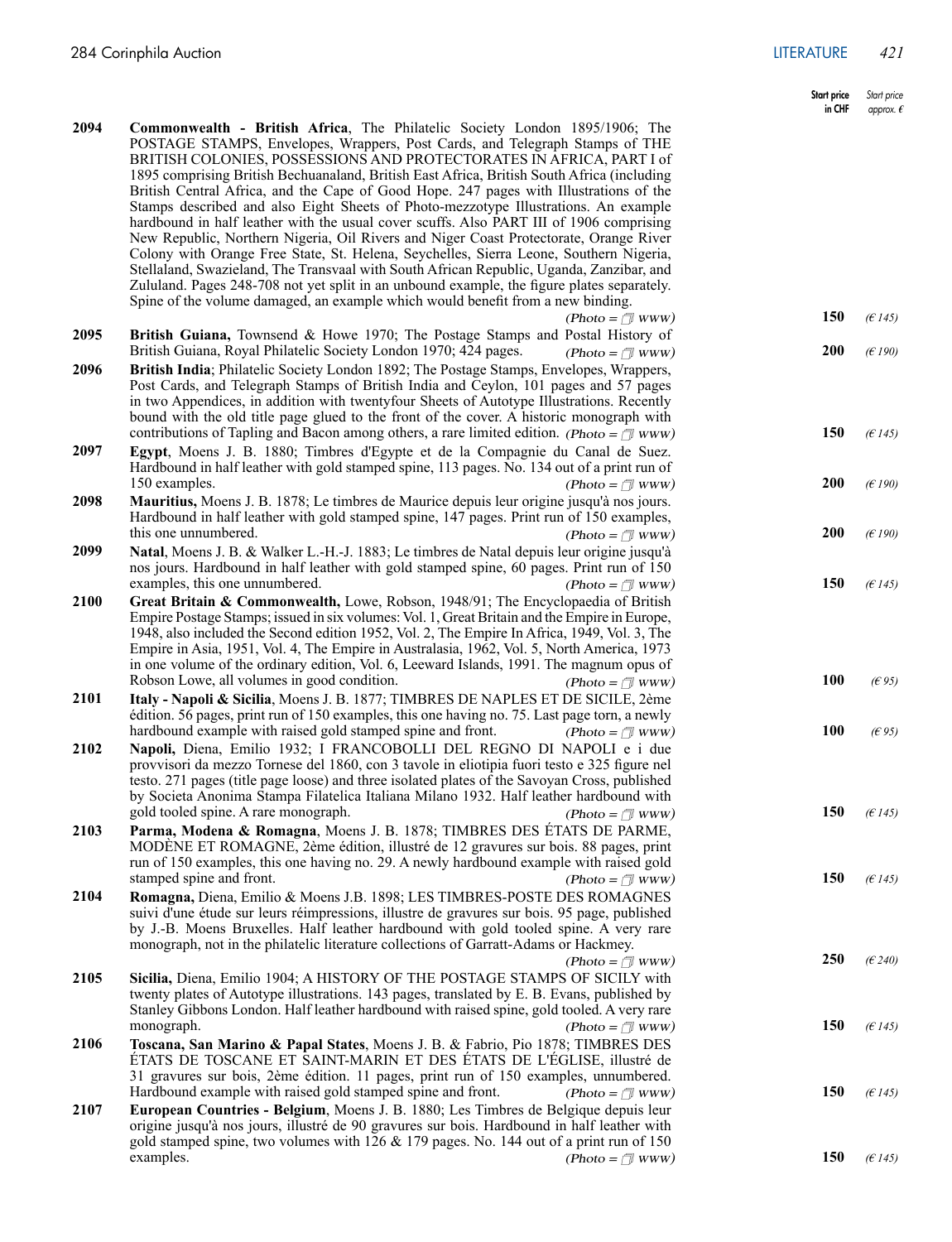

|      |                                                                                                                                                                                                                                                                                                                                                                                                                                                | Start price<br>in CHF | Start price<br>approx. $\epsilon$ |
|------|------------------------------------------------------------------------------------------------------------------------------------------------------------------------------------------------------------------------------------------------------------------------------------------------------------------------------------------------------------------------------------------------------------------------------------------------|-----------------------|-----------------------------------|
| 2108 | Belgium, Moens J. B. 1880; Les Timbres de Belgique depuis leur origine jusqu'à nos jours,<br>illustré de 90 gravures sur bois. The extremely rare edition on papier Velin, i.e. printed<br>on wove instead of laid paper. Hardbound in half leather with gold stamped spine, two<br>volumes with 126 $\&$ 179 pages. Both editions have a print run of 150 examples, of this<br>limited edition on wove paper much less than ten copies exist. | 400                   | (E385)                            |
| 2109 | Balasse, Willy 1949; Catalogue Willy Balasse des Timbres de Belgique et du Congo Belge.<br>Three volumes hardbound in half leather with gold stamped spine with $365$ , $282 \& 197$                                                                                                                                                                                                                                                           |                       |                                   |
|      | $(Photo = \sqrt{\pi}$ www)<br>pages.                                                                                                                                                                                                                                                                                                                                                                                                           | 100                   | (E95)                             |
| 2110 | France, Dillemann Paul 1929; ÉMISSION DE BORDEAUX 1870-1871, illustré de 106<br>figures et 21 schémas de reconstitution, published by Yvert Amiens 1929. 245 pages,                                                                                                                                                                                                                                                                            |                       |                                   |
|      | Morocco hardbound with raised spine, gold stamped spine and front.<br>$(Photo = \pi$ www)                                                                                                                                                                                                                                                                                                                                                      | 100                   | (E95)                             |
| 2111 | Luxemburg, Moens, J.-B. 1879; TIMBRES DU GRAND-DUCHÉ DE LUXEMBOURG<br>depuis leur origine jusqu'à nos jours, 2ème édition, 123 pages, illustré de 26 gravures et<br>planches, no. 9 out of 150 printed, hardbound with gold tooled spine, original front page                                                                                                                                                                                  | 100                   |                                   |
|      | only partial existing with the handstamp of E. D. Bacon.<br>$(Photo = \pi$ www)                                                                                                                                                                                                                                                                                                                                                                |                       | (E95)                             |
| 2112 | <b>Netherlands</b> , Moens J.-B. & Van Kinschot, J.C.Ph.L. 1889; Ontwerpen en Proeven van<br>NEDERLAND, published by J.-B. Moens, Bruxelles 1898. 29 pages, leather hardbound<br>with raised spine, gold stamped spine and front. Lot includes also an Aanhangsel / Apendix,<br>bound the same way of which only 12 copies were printed. In addition to these two                                                                              |                       |                                   |
|      | hardbound volumes an unbound volume 1.<br>$(Photo = \sqrt{\sqrt{N}}$ WWW)                                                                                                                                                                                                                                                                                                                                                                      | 100                   | (E95)                             |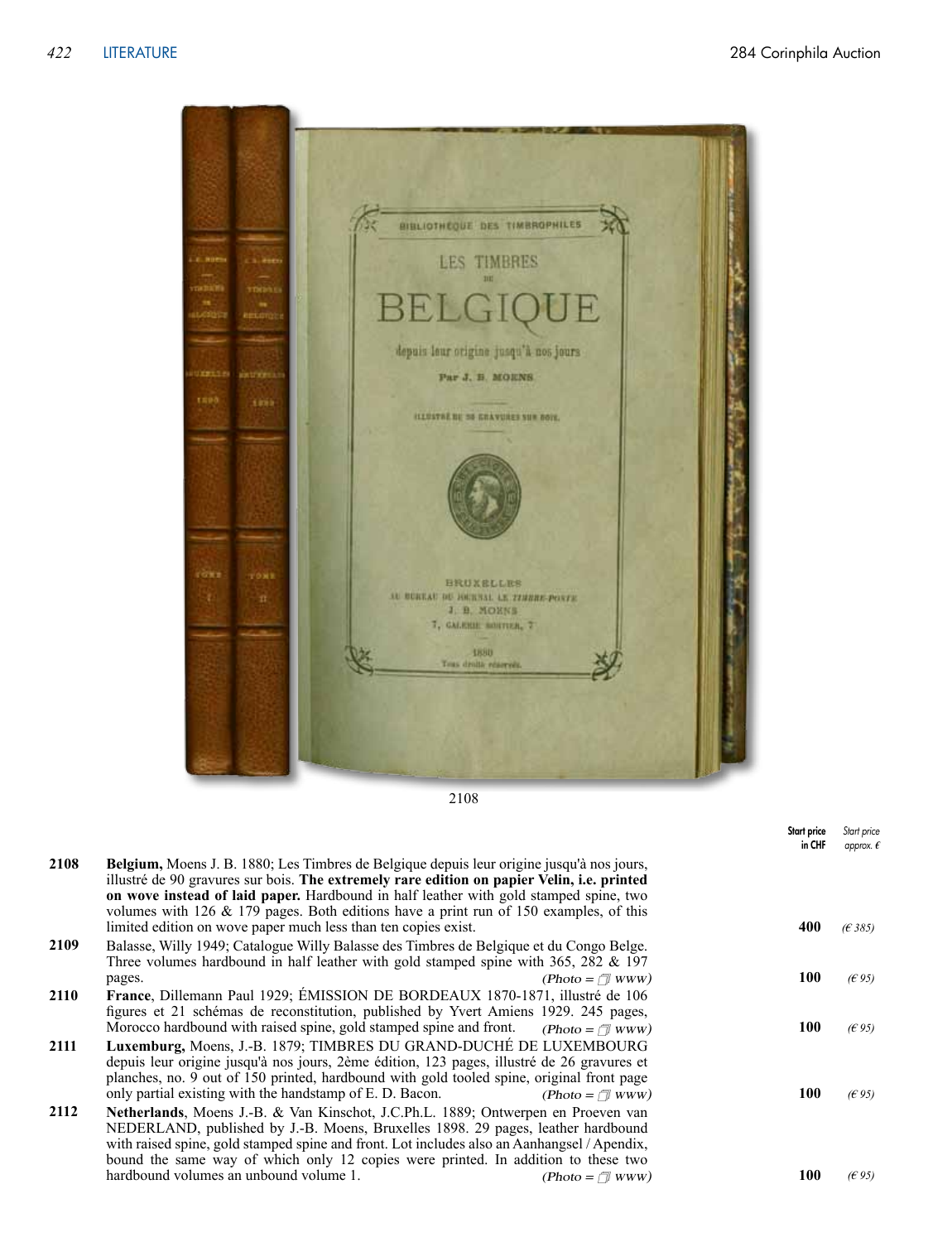

|      |                                                                                                                                                                                                                                                                                                                                                                                                                                                                                                                                                                 | <b>Start price</b><br>in CHF | Start price<br>approx. $\epsilon$ |
|------|-----------------------------------------------------------------------------------------------------------------------------------------------------------------------------------------------------------------------------------------------------------------------------------------------------------------------------------------------------------------------------------------------------------------------------------------------------------------------------------------------------------------------------------------------------------------|------------------------------|-----------------------------------|
| 2113 | Romania, Dr. Magnus (Legrand, Jacques Amable) 1869; TIMBRES DE MOLDAVIE ET<br><b>DE ROUMANIE</b> , 2ème édition, published by J.-B. Moens, Bruxelles 1869. 65 pages (first<br>three pages loose), leather hardbound with raised spine, gold stamped spine and front. The<br>first book dealing with Romanian philately, a very early monograph from the publishing<br>house of Moens of utmost rarity, not in the philatelic literature collections of Garratt-Adams<br>& Hackmey.                                                                              | 750                          | (E720)                            |
| 2114 | Russia - Zemstvo, Koprowski, Samuel 1875; Les TIMBRES-POSTE RURAUX DE<br>RUSSIE Nomenclature générale de tous les timbres connus jusqu'à ce jour avec leur prix de<br>vente. Précédé d'une introduction sur l'histoire des postes rurales, avec notes géographiues<br>et historiques, illustré de 130 gravures. Hardbound 108 pages. This book was part of the<br>personal library of J.-B. Moens, the first book edited by him, before he started to become<br>the author of the 'Bibliothèque des Timbrophiles' series of publications, in addition the first |                              |                                   |
|      | book dealing with Russian philately at all.                                                                                                                                                                                                                                                                                                                                                                                                                                                                                                                     | 500                          | (E480)                            |
| 2115 | Moens J. B. 1893; LES TIMBRES DE RUSSIE Nomenclature générale de tous les timbres-<br>poste, timbre locaux, ruraux, timbres-télégraphe, envelopees, bandes, cartes & cartes-lettres.<br>62 pages and 26 plates with numerous figures. A newly hardbound example with raised gold                                                                                                                                                                                                                                                                                |                              |                                   |
|      | stamped spine, one of the rarest Moens books.<br>$(Photo = \sqrt{\sqrt{N}}$ www)                                                                                                                                                                                                                                                                                                                                                                                                                                                                                | 300                          | (E290)                            |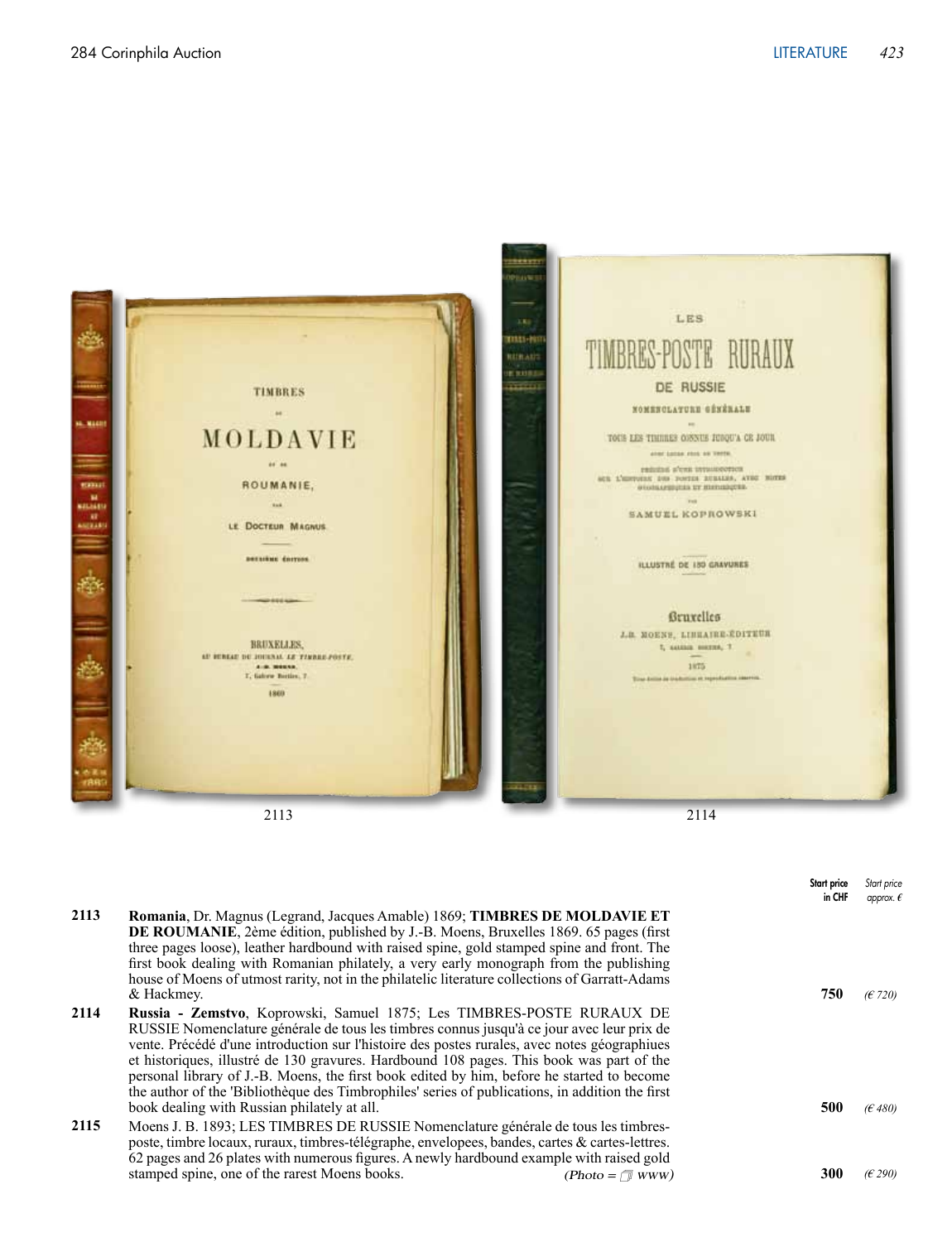

|      |                                                                                                                                                                                                                                                                                                                                                                                                                                                                                                                                                                                                                                                                                                                                                                                                                                                                                                                                                     | <b>Start price</b><br>in CHF | Start price<br>approx. $\epsilon$ |
|------|-----------------------------------------------------------------------------------------------------------------------------------------------------------------------------------------------------------------------------------------------------------------------------------------------------------------------------------------------------------------------------------------------------------------------------------------------------------------------------------------------------------------------------------------------------------------------------------------------------------------------------------------------------------------------------------------------------------------------------------------------------------------------------------------------------------------------------------------------------------------------------------------------------------------------------------------------------|------------------------------|-----------------------------------|
| 2116 | Spain, Moens J. B. 1891; Histoire des TIMBRES-POSTE et de toutes les marques<br>d'affranchissement employées en ESPAGNE suivie de l'Histoire des Timbres fiscaux<br>mobiles depuis leur origine jusqu'à nos jours, illustré de 460 gravures sur bois. Hardbound<br>in half leather with gold stamped spine and gilt edge, 564 pages. This book was part of the<br>personal library of J.-B. Moens showing an ex libris of 'Don Joannes Baptista Moens natus<br>anno 1833', in addition it was given to the stamp dealer René Mertens in 1951. Binding<br>with some scuffs just mentioned for accuracy, however an exceptional item, the print run<br>of this book is unknown as it was not part of the 'Bibliothèque des Timbrophiles' series<br>of publications by Moens, missing in the large collections of philatelic literature such as<br>Hackmey and Garratt-Adams. A desirable book for an advanced collection of philatelic<br>literature. |                              |                                   |
|      | Provenance: Private Library of Jean-Baptiste Moens, Maison Williame sale (Feb. 2003),<br>lot 3117.                                                                                                                                                                                                                                                                                                                                                                                                                                                                                                                                                                                                                                                                                                                                                                                                                                                  | 750                          |                                   |
| 2117 | Griebert Hugo 1919; The Stamps of Spain 1850 to 1854. Hardbound in half leather with gold<br>stamped spine and gilt edge, 564 pages. Luxury edition hardbound full leather Morocco,<br>gold stamped raised spine and all edges gilt, some spine wear. 127 pages $\&$ 14 pages in rear<br>pocket. Very rare de luxe edition, probabely only ten examples exist.<br>Provenance Collection Joseph Hackmey, Huys-Berlingin (Oct. 2003), lot 2401.                                                                                                                                                                                                                                                                                                                                                                                                                                                                                                       |                              | (E720)                            |
|      | $(Photo = \sqrt{w}$ www)                                                                                                                                                                                                                                                                                                                                                                                                                                                                                                                                                                                                                                                                                                                                                                                                                                                                                                                            | 500                          | (E480)                            |
| 2118 | Turkey, Mongeri F. 1887; CROISSANT TOUGHRA (ARMOIRIES DE L'EMPIRE<br>OTTOMAN), published by J.-B. Moens, Bruxelles 1887. 26 pages, half leather hardbound<br>with gold stamped spine. Extremely rare, not in the philatelic literature collection of Garratt-                                                                                                                                                                                                                                                                                                                                                                                                                                                                                                                                                                                                                                                                                       |                              |                                   |
|      | Adams.<br>$(Photo = \sqrt{\pi} WW)$                                                                                                                                                                                                                                                                                                                                                                                                                                                                                                                                                                                                                                                                                                                                                                                                                                                                                                                 | 150                          | (E145)                            |
| 2119 | Overseas - Argentina/Peru, Moens, J.-B. 1882; TIMBRES DE LA RÉPUBLIQUE<br>ARGENTINE et de ses diverses provinces (Buenos Ayres, Cordoba, Corrientes, Entre-<br>Rios, Jujuy, San Luis, Santa-Fe, Santiago del Estero), both volumes of 170 + 148 pages<br>with $90 + 90$ gravures sur bois, bound together with the 1878 issue of LES TIMBRES DU<br>PEROU, 2ème édition with 104 pages and 42 gravures sur bois, both books with a print run<br>of 150 examples, half leather hardbound with raised and gold tooled spine.                                                                                                                                                                                                                                                                                                                                                                                                                           |                              |                                   |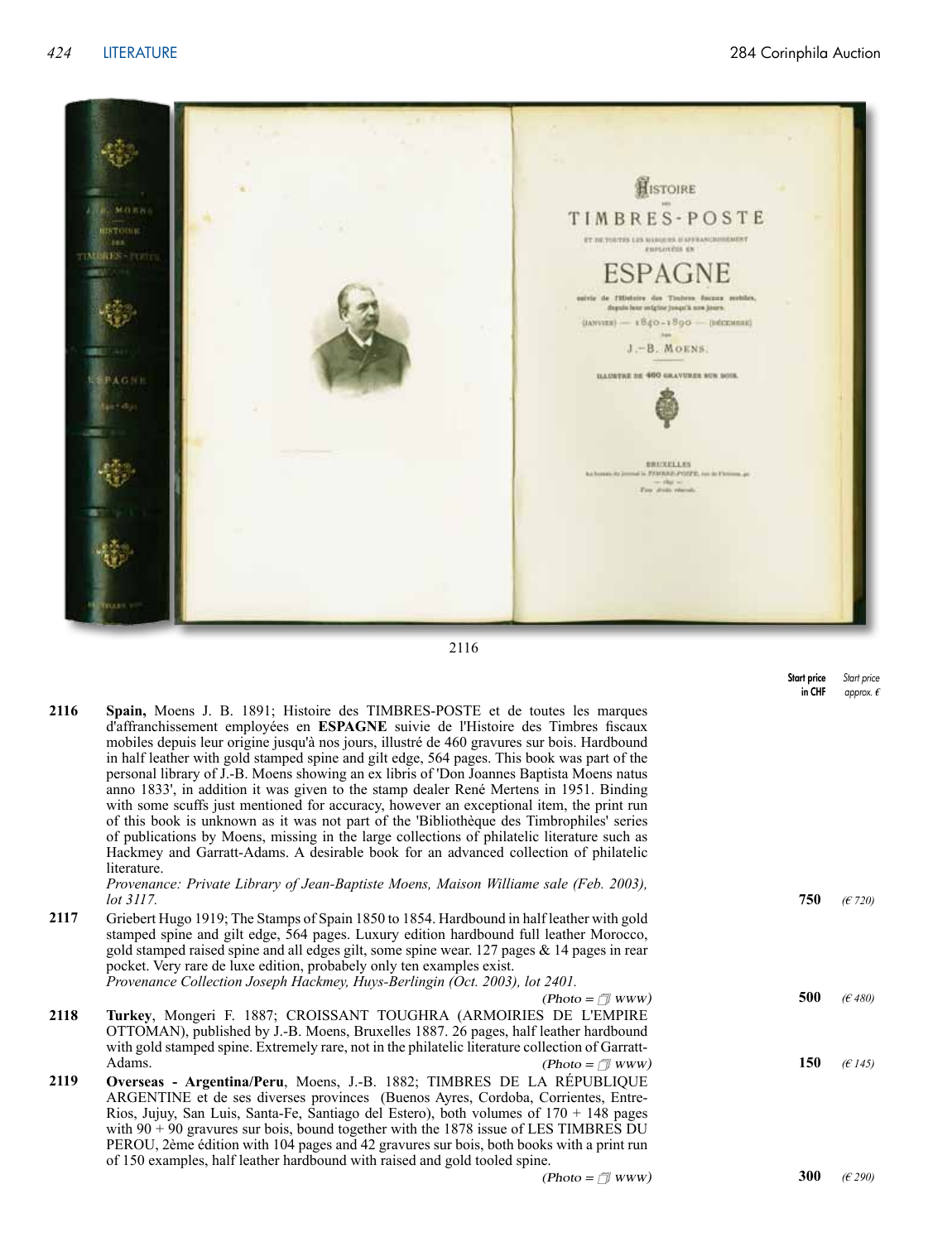

|      |                                                                                                                                                                                                                                                                                                                                                                                                                                             | <b>Start price</b><br>in CHF | Start price<br>approx. $\epsilon$ |
|------|---------------------------------------------------------------------------------------------------------------------------------------------------------------------------------------------------------------------------------------------------------------------------------------------------------------------------------------------------------------------------------------------------------------------------------------------|------------------------------|-----------------------------------|
| 2120 | Japan, Dr. Legrand (Dr. Magnus, Jacques Amable) 1878; Les Écritures et la légende des<br>TIMBRES DU JAPON. 43 pages, published by Moens Bruxelles. Half leather hardbound<br>with raised and gold tooled spine. An extremely rare and very early monograph, not in the<br>collections of Garratt-Adams or Hackmey.                                                                                                                          | 400                          | (E385)                            |
| 2121 | Ichida Soichi Dr. 1959/65; The DRAGON STAMPS OF JAPAN 1871-1872 and The<br>CHERRY BLOSSOM ISSUES OF JAPAN 1872-1876, both much sought after books in<br>overall good condition with some imperfections of the binding (waterstains, toning, break,<br>dustjackets rubbed and torn), the text itself in nearly as new condition. Rare thorough work<br>on the subject, a re-binding would help to establish a perfect bibliophile apperance. |                              |                                   |
|      | $(Photo = \sqrt{\sqrt{N}}$ WWW)                                                                                                                                                                                                                                                                                                                                                                                                             | 100                          | (E95)                             |
| 2122 | USA, Lesley James 1868; Timbres D'OFFICES AMÉRICAINS avec leurs prix de vente,<br>précédé d'une introduction sur leur origine, illustré de 135 types de timbres. 31 pages and<br>eight plates, published by Moens Bruxelles, half leather hardbound together with raised and                                                                                                                                                                |                              |                                   |
|      | gold tooled spine.<br>$(Photo = \sqrt{\pi} WW)$                                                                                                                                                                                                                                                                                                                                                                                             | 150                          | (E145)                            |
| 2123 | Coster, Ch. H. 1882; Les Postes Privées des ÉTATS-UNIS D'AMÉRIQUE, illustré de 217<br>gravures sur bois. No. 99 of 150 printed, 177 pages, published by Moens Bruxelles, half<br>leather hardbound together with raised and gold tooled spine.<br>$(Photo = \sqrt{w}$ www)                                                                                                                                                                  | 150                          | (E145)                            |
| 2124 | Tiffany, John K. 1883; Les Timbres des ÉTATS-UNIS D'AMÉRIQUE depuis leur origine<br>jusqu'à nos jours, illustré de 183 gravures sur bois. Three volumes with $114 + 96 + 84$ pages,<br>published by Moens Bruxelles, half leather hardbound together with raised and gold tooled                                                                                                                                                            |                              |                                   |
|      | spine, original covers with some wear.<br>$(Photo = \sqrt{\pi} WW)$                                                                                                                                                                                                                                                                                                                                                                         | 150                          | (E145)                            |
| 2125 | Uruguay, Griebert, Hugo 1910; A STUDY of THE STAMPS OF URUGUAY with<br>illustrations of the stamps described and also seven sheets of photographic illustrations,                                                                                                                                                                                                                                                                           |                              |                                   |
|      | published by Stanley Gibbons London 1910, 90 pages and seven plates, (Photo = $\sqrt{\frac{m}{m}}$ www)                                                                                                                                                                                                                                                                                                                                     | 150                          | (E145)                            |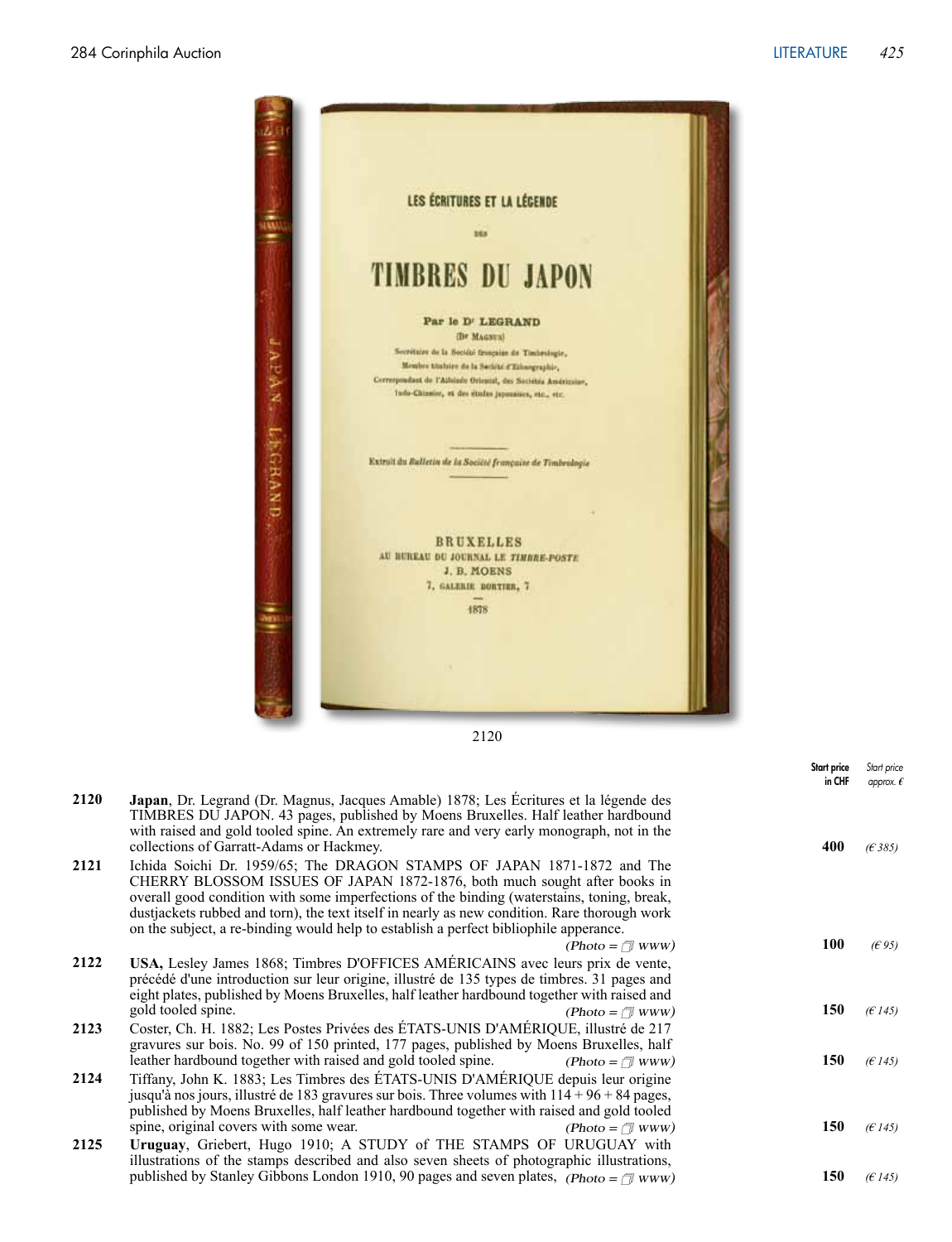# **Catalogues**



2126

| 2126 | Potiquet, Alfred 1862: Catalogue des timbres-poste, créés dans les divers États du          |     |        |
|------|---------------------------------------------------------------------------------------------|-----|--------|
|      | globe, a catalogue without any figures depicting the adhesives, compiled by Alfred          |     |        |
|      | Potiquet, published and printed by E. Lacroix Paris 1862, 48 pages, 11x18 cm. The second    |     |        |
|      | edition of the world's first stamp catalogue issued in December 1861 by Alfred Potiquet, of |     |        |
|      | which only three examples are known to exist. Placed in most attractive half leather bound  |     |        |
|      | book container with gold stamped spine.                                                     | 400 | (E385) |

Moens J.-B. 1862: Manuel du Collectionneur de timbres-poste, a catalogue without any figures depicting the adhesives, compiled by Jean-Baptiste Moens and Baillieu Paris, printed by M.J. Poot Bruxelles 1862, 72 pages, 10x14 cm. **The first Moens publication**, the original binding and the text of this catalogue are in a very fresh and fine condition. Placed in most attractive half leather bound book container with raised and gold stamped spine. **2127**

 $(Photo = \mathcal{D} \quad WW)$  **300** *(€ 290)* 

- Gray, John Edward 1862: Hand Catalogue of Postage Stamps for the use of collectors, a catalogue without any figures depicting the adhesives, compiled by J. E. Gray, printed by Robert Hardwicke London 1862, 54 pages, 10x17 cm. Print run of 1'500 examples, but how many have survived, the introduction includes already a philatelic literature list. The hardbound cover depicts a red ONE SHILLING stamp, some aging of the cover as to be expected, however the first British catalogue. Placed in most attractive half leather bound book container with gold stamped spine. Brown, Mount 1862: Catalogue of British, colonial, and foreign postage stamps, a very **2128**  $(Photo = \text{www})$ **2129**
- early catalogue without any figures depicting the adhesives, compiled by Mount Brown, printed by Passmore London 1862, 72 pages, 10x13cm, defect outer pages mounted on cardboard, text very good. Placed in most attractive half leather bound book container with gold stamped spine.<br>
(Photo =  $\pi$  www gold stamped spine. **150** *(Electronic spine)* **150** *<i>(Electronic spine)* **150** *<i>(Electronic spine)* **150** *<i>(Electronic spine)* **<b>150** *<i>(Electronic spine)* **150**
- Moens J.-B. 1863: Manuel du Collectionneur de timbres-poste, supplément de la 2e édition, a catalogue without any figures depicting the adhesives, compiled by Jean-Baptiste Moens, 16 pages, 12x19 cm. Half leather bound with gold stamped spine. **100** *(€ 95)* **2130**  $(Photo = \text{#}$  www)
- Berger-Levrault, Oscar, 1864; Beschreibung der bis jetzt bekannten Briefmarken (mehr als 2200 Sorten) nebst Notizen über die nachgedruckten Marken und eine Anleitung zur Einrichtung von Sammlungen (Strassburg, 1864); XIV & 103 pages, newly leatherbound with gold tooled inscription on front and spine. An extremely rare publication. **(Photo =**  $\sqrt{N}$  **www)** 200 **(E** 190) **2131**

|     | 400 $(E385)$            |
|-----|-------------------------|
|     | 300 $(E290)$            |
|     | <b>200</b> ( $\in$ 190) |
|     | 150 $(F145)$            |
| 100 | (E95)                   |

Start price in CHF *Start price approx. €*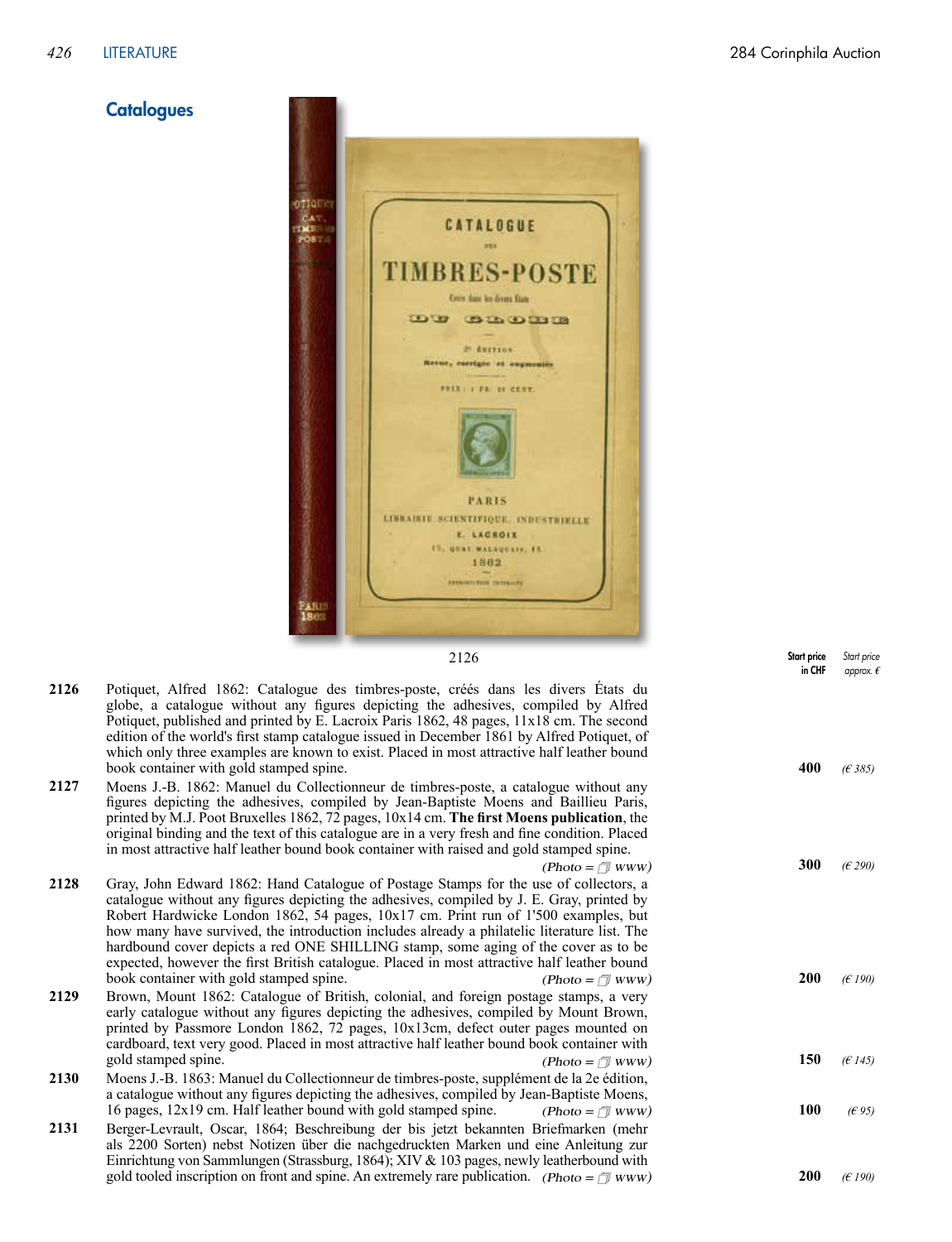

|      |                                                                                                                                                                                                                                                                                                                                                                                                                                                                     | <b>Start price</b><br>in CHF | Start price<br>approx. $\epsilon$ |
|------|---------------------------------------------------------------------------------------------------------------------------------------------------------------------------------------------------------------------------------------------------------------------------------------------------------------------------------------------------------------------------------------------------------------------------------------------------------------------|------------------------------|-----------------------------------|
| 2132 | Moens J.-B. 1864: Les timbres-poste illustrés, contenant la nomenclature générale de tous<br>les timbres-poste et la reproduction de tous les types émis jusqu'à ce jour, dans les divers<br>pays de l'univers. Compiled by Jean-Baptiste Moens Bruxelles, with the illustrations made<br>by P. Schmitz and F. Deraedemaeker, printed by Typographie Veuve J. van Buggenhoudt<br>Bruxelles 1864, 148 pages and figures on 54 plates. The first stamp catalogue with |                              |                                   |
|      | illustrations, thus in a narrow sense the first stamp catalogue at all. The original                                                                                                                                                                                                                                                                                                                                                                                |                              |                                   |
|      | hardbound Morocco binding and the text of this catalogue are in a fresh and fine condition,                                                                                                                                                                                                                                                                                                                                                                         |                              |                                   |
|      | gold stamped spine, some scuffing of the spine, the illustrations are gorgeous.                                                                                                                                                                                                                                                                                                                                                                                     | 300                          | (E290)                            |
| 2133 | Stafford Smith & Smith's 1864: A New and Revised Descriptive Price Catalogue of British,<br>Colonial, and Foreign Postage Stamps, a catalogue with some adhesives depicted on a<br>central plate, compiled by the stamp dealer Stafford Smith & Smith's in Bath 1864, 15<br>pages. One of the first stamp catalogues with figures, newly half leather bound with gold                                                                                               |                              |                                   |
|      | stamped spine.<br>$(Photo = \sqrt{\pi}$ www)                                                                                                                                                                                                                                                                                                                                                                                                                        | 100                          | (E95)                             |
| 2134 | Moens J.-B. 1891: Catalogue Prix-Courant de Timbres-Poste - Atlas de Planches de<br>Timbres, in two volumes with 197 pages depicting complete sheets from different areas,<br>hardbound in Morocco. Lot includes also Publications Timbrologiques, a 1897 list of the<br>publications issued by Moens, eight pages hardbound, Almanach du Timbre-Poste, and                                                                                                         |                              |                                   |
|      | Cliches Galvanos.<br>$(Photo = \sqrt{\pi}$ www)                                                                                                                                                                                                                                                                                                                                                                                                                     | 100                          | (E95)                             |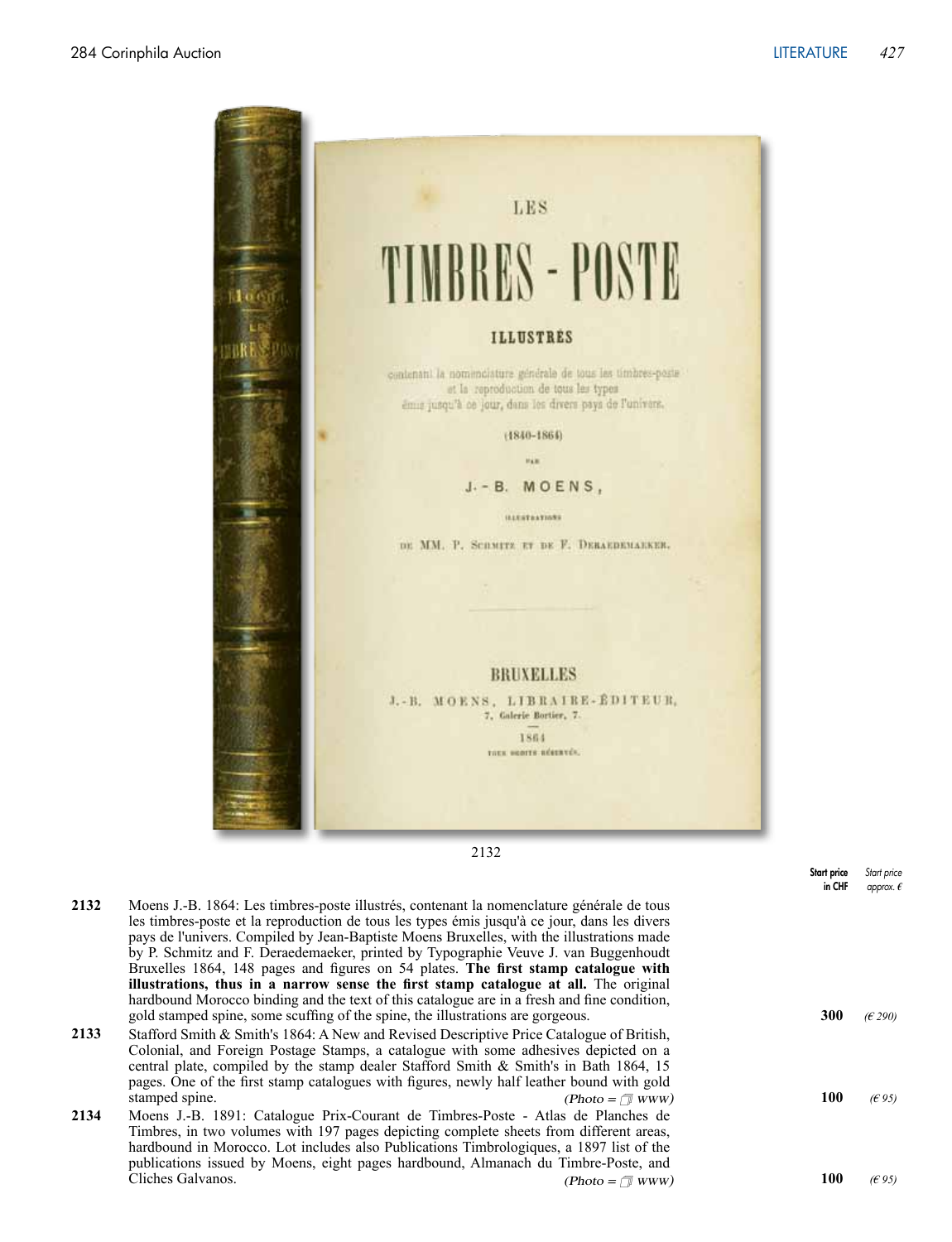|      |                                                                                                                                                                                                                                                                                                                                                                                                                                                                                                                                                                                                                                                                                                                                                                                                                                                                                                                                                | Start price<br>in CHF | Start price<br>approx. $\epsilon$ |
|------|------------------------------------------------------------------------------------------------------------------------------------------------------------------------------------------------------------------------------------------------------------------------------------------------------------------------------------------------------------------------------------------------------------------------------------------------------------------------------------------------------------------------------------------------------------------------------------------------------------------------------------------------------------------------------------------------------------------------------------------------------------------------------------------------------------------------------------------------------------------------------------------------------------------------------------------------|-----------------------|-----------------------------------|
| 2135 | Moens J.-B. 1892/93: Catalogue Prix-Courant de Timbres-Poste & Atlas, bound in five<br>volumes with vol. 1 timbres-poste et telegraphe, vol. 2 enveloppes, bandes, cartes $\&$<br>mandats, vol. 3 timbres fiscaux mobiles etc., vol. 4 illustrations on 192 plates. and vol. 5<br>stamp sheet illustrations. All half leather bound.<br>$(Photo = \sqrt{w}$ www)                                                                                                                                                                                                                                                                                                                                                                                                                                                                                                                                                                               | 100                   | (E95)                             |
| 2136 | Moens J.-B. 1866/99: Lot ten Moens catalogues incl. Catalogue Prix-Courant 1866, 1868,<br>1869, 1872/73, 1877, 1884, 6th edition, 1886, 1888-89 3rd supplement to the 6th edition,<br>1899 1st part, and 1908c Liquidation générale des timbres. A fine and fresh selection, all                                                                                                                                                                                                                                                                                                                                                                                                                                                                                                                                                                                                                                                               |                       |                                   |
| 2137 | half leather bound with gold stamped spine.<br>$(Photo = \sqrt{2}$ www)<br>1866/1920c: Lot 19 catalogues incl. 1866 Gray illustrated catalogue, a worn example but<br>full of character, 1882 Edward B. Evans catalogue without illustrations, 1893 Maurice<br>Belin Bruxelles catalogue, 1889, 1900 & 1913 Maury catalogues, 1908 Anton van Hoek in<br>two volumes, 1922 Serrane Europe catalogue, 1933 Champion supplement, also fiscal and                                                                                                                                                                                                                                                                                                                                                                                                                                                                                                  | 300<br>100            | (E290)                            |
|      | telegraph stamp catalogues.<br>$(Photo = \sqrt{\pi}$ www)                                                                                                                                                                                                                                                                                                                                                                                                                                                                                                                                                                                                                                                                                                                                                                                                                                                                                      |                       | (E95)                             |
|      | <b>Periodicals</b>                                                                                                                                                                                                                                                                                                                                                                                                                                                                                                                                                                                                                                                                                                                                                                                                                                                                                                                             |                       |                                   |
| 2138 | Belgium; Moens J.-B. 1863/88: Le Timbre-Poste - Journal du collectionneur, numbers<br>1 - 312, a complete run of the first 26 years, most attractively bound in red half leather<br>with raised gold stamped spine. In addition 1877/88 Le Timbre fiscal, bound in the same<br>attractive way. Also 1863/1900 index of Le Timbre-Poste and issues nos. 301-348 from<br>1888/91 and nos. 445-456 from 1900, bound separately.<br>$(Photo = \sqrt{w}$ www)                                                                                                                                                                                                                                                                                                                                                                                                                                                                                       | 400                   | (E385)                            |
| 2139 | France; Société Française de Timbrologie 1875/96: Bulletin de la Société Française de<br>Timbrologie, published by Moens Bruxelles, the first 22 years, four volumes hardbound in<br>green Morocco, raised perfect spine, gold stamped on front and spine. A superb item.                                                                                                                                                                                                                                                                                                                                                                                                                                                                                                                                                                                                                                                                      |                       |                                   |
| 2140 | $(Photo = \sqrt{\pi}$ www)<br>Great Britain; Alfred Smith & Co. 1863/74: Stamp Collector's Magazine, published by<br>Alfred Smith & Co. in Bath, the first twelve years, twelve volumes Morocco hardbound in<br>green, blue and brown, gold stamped on front and spine, the front with an elaborate sunk<br>design, each with a real used adhesive on it. An eye catcher of this extremely early philatelic                                                                                                                                                                                                                                                                                                                                                                                                                                                                                                                                    | 200                   | (E190)                            |
| 2141 | journal, the first issue printed only two years after the first catalogue.<br>$(Photo = \sqrt{\pi}$ www)<br>Switzerland/Belgium; Stroehlin, Paul 1891: La Revue Philatélique Suisse, published by<br>Paul Stroehlin as officiel journal of the Société lausannoise de timbrologie, nos. 1-9. In<br>addition Le Timbre-Poste - Journal du collectionneur, numbers 340-348 and Le Timbre<br>fiscal, nos. 200-208, both published by Moens. Complete run of these three journals from<br>1891, hardbound in full boredaux leather, raised perfect spine, gold stamped on front and<br>spine. A superb item, known only in two examples.<br>Provenance: Collection Waroquiers, Maison Williame (Feb. 2003), lot 3150.                                                                                                                                                                                                                              | 300                   | (E290)                            |
|      | $(Photo = \sqrt{\pi}$ www)                                                                                                                                                                                                                                                                                                                                                                                                                                                                                                                                                                                                                                                                                                                                                                                                                                                                                                                     | 150                   | (E145)                            |
|      | <b>Albums</b>                                                                                                                                                                                                                                                                                                                                                                                                                                                                                                                                                                                                                                                                                                                                                                                                                                                                                                                                  |                       |                                   |
| 2142 | Belgium; Moens J.-B. 1872/86c: Group six albums from Jean-Baptiste Moens in Bruxelles,<br>incl. Album de Timbres-Poste 1872 9th edition, 433 pages without stamps in red Morocoo<br>binding and golden clasp imprinted 'F.V.H.' (Frans van Heesveld); 1878, 11th edition,<br>supplement without stamps, pages cut out partially, spots; 1878 11th edition, 188 pages with<br>16 pages cut out, some pages partially cut out, includes some stamps, bound in red Morocco<br>with figurative embossing and gold stamped imprint on front and spine, very attractive from<br>outside; 1881 12th edition, two albums with 504 pages both volumes and the first volume<br>up to page 266, respectively both in red Morocco binding; and finally 1886 15th edition, 503<br>pages with 26 pages missing, includes few stamps and stationery cut-outs, in red decorative<br>Morocoo binding, gold coated imprint on front and spine and golden clasps. | 300                   |                                   |
| 2143 | $(Photo = \mathcal{r}$ www)<br>France; Maury, Arthur 1878/1914: Group seven albums from Arthur Maury in Paris, incl.<br>Album Universelle de Timbres-Poste 1878 3rd edition, 254 pages with few stamps, excellent<br>condition; the identical 3rd edition in a more exquisite furnishing with the stamps printed<br>only on one side on thicker paper, bound in red Marocco with gold stamped imprint on front,<br>back and reverse, two golden clasps; 1884 4th edition, 254 pages with few stamps; 1892c<br>2nd volume issued for stamps between appr. 1883 and 1892; 1893 11th edition, 536 pages,<br>golden clasp; 1902 13th edition, 688 pages; and 1914 19th edition, 1104 pages with several                                                                                                                                                                                                                                            |                       | (E290)                            |

hinged adhesives; all albums bound in red or brown Marocco with gold stamped imprint on

front and spine. **300** *(E290)* **300** *(E290)* **300** *(E290)*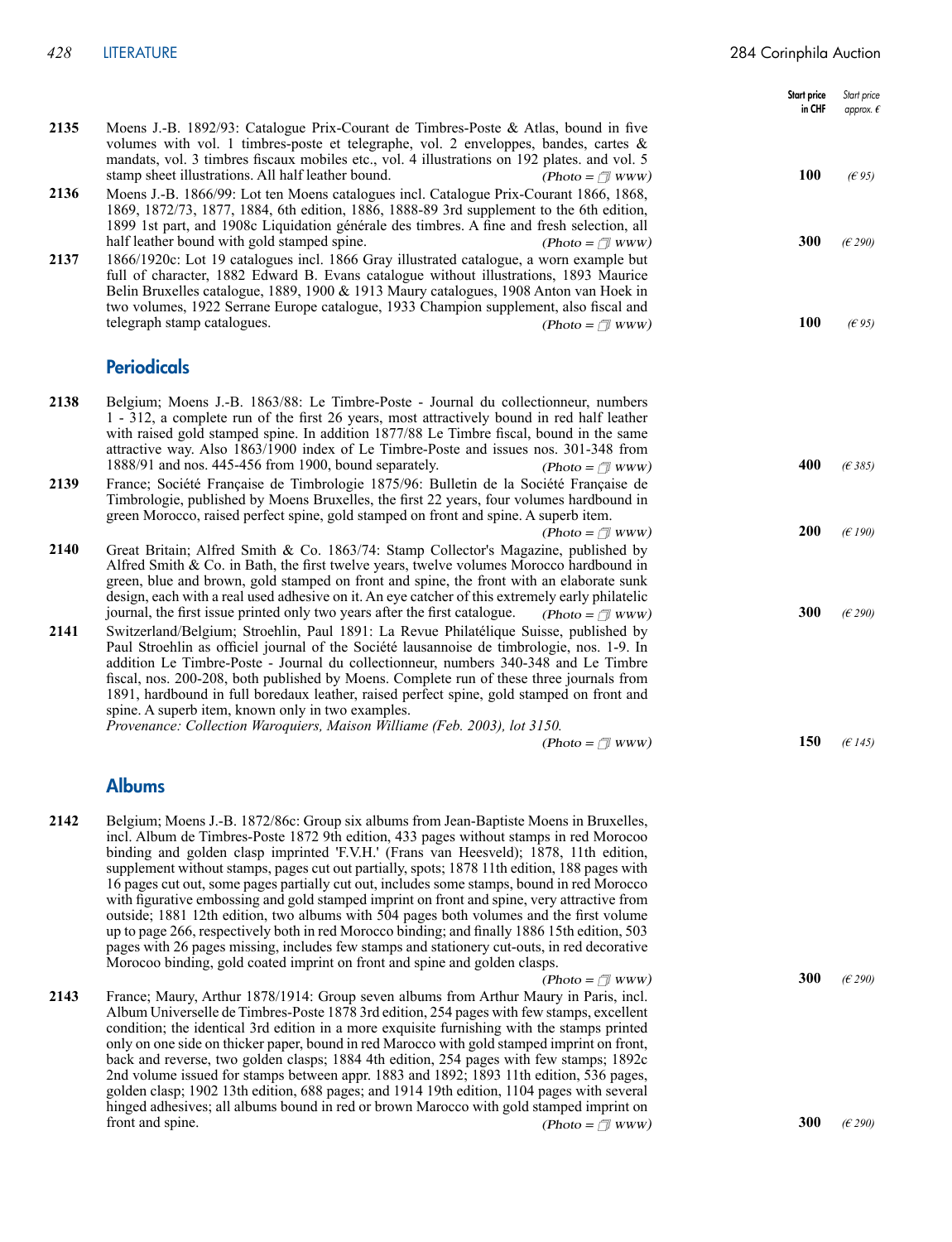**2145**

**2146**

**2147**

**2148**

- Start price in CHF *Start price approx. €* Germany; Senf, R. 1886/99c: Group two albums from Richard Senf in Leipzig, incl. 1886 Album Timbre-Poste, 2nd edition in French language, 859 pages with several stamps included in over average quality, two front pages with tears, the album in a most attractive binding with gold stamped printing and figures on spine and front and reverse, pages with gilt edge and the album closed by silver clasp, in a defect box. Also 1899c Schaubeks Illustriertes Briefmarken-Album edited by Richard Senf and published by C. G. Lücke Leipzig, German 21st edition, part 2 with the stamps issued 1890-1899 worldwide, incl. several interesting stamps in over average quality, a most decorative binding with raised and embossed parts in red and gold, intact golden clasp. In addition a small 64 page beginner Album Timbres-Poste in French language but German style, from about 1893, published by  $E_H$ . **E.H.'. 100** *(€ 95)* **100** *(6 95)* Lots and Collections 1891/2000c: Lot 70 Bücher, Kataloge und Broschüren zur Philatelie und Postgeschichte Deutschlands, dabei Krötzsch - Portofreimarken der Deutschen Staaten, Abschnitte 1-3 & 5-13 in fünf Bänden, Suppantschitsch Briefmarkenkunde 1895, Moschkau / Senf / Haas Handbuch für Postwertzeichensammler in zwei Bänden, 7. Auflage, Senf- Beiträge zur Postwertzeichenkunde 1892, Vertrauliches Korrespondenz-Blatt philatelistischer Vereine 1895 & 1898, Kohl-Freimarkenkatalog 1906, NNK Normal-Katalog 1914, verschiedene kleine Stempelwerke zu versch. altdeutschen Staaten, Müller-Mark 4. Auflage 1954 in drei Bänden, Grobe 4. Auflage 1968 & 333 Jahre Braunschweig *(Photo =*  $\sqrt{\frac{m_{WW}}{m_{yy}}}$  *100 (€ 95)* 1881/2000c: Lot 35 books, booklets and catalogues related to UK philately and postal history incl. Nissen - Penny Black Plating, 1998 reprint, Danzig & Goldsmith Cancellations of Penny Red, Westley - Postal Cancellations of London 1840-1890, Jackson - May Dates, Alcock & Holland - Postmarks of Great Britain and Ireland, 1881 Philbrick & Westobey - Postage & Telegraph Stamps of Great Britain, from the Library of Reginald Primrose, 1909 Melville - Stamp Book in two volumes, 1919 de Worms Royal Philatelic Society 1869- 1919, 1885 Evans - Philatelic Handbook, twice with different binding, 1865 Lewins - Her Majesty's Mails: History of the post office; 1897 Firth - Postage Stamps and their Collection with some funny advertisements incl. Mr. Winch from the Winch Brothers swimmimg in a 'Sea of Stamps'. An unusual lot. **100** *(Exemplement)* **100** *(Exemplement)* **100** *(Eqs.*) 1887/2000c: Lot 20 books, booklets and catalogues dealing with the philately and postal history of the Commonwealth incl. 1887 Lockyer - Colonial stamps, Holmes BNA, Cooper two books Early Indian Cancellations & Stamps of India, also other Overseas areas incl, China - Ireland Large Dragons and Post offices of the world (except Germany), 1888, reprint, USA - Zareski Oblitérations des Étas-Unis, print run 300, in addition auction catalogues Burrus Ceylon, Barbados & New Zealand, also DF Kainai Mauritius. *(Photo =*  $\sqrt{\frac{m_{WW}}{m_{WW}}}$  *100 (€ 95)* 1876/2000c: Lot 35 books, booklets and catalogues dealing with philately and postal history of different European ccountries incl. France - Rothschild 1876 Histoire de la Poste au lettres et du timbre-poste, Maury 1891 Leroy Timbres-poste français, 1907 Histoire des Timbres-Poste Français, Hungary - Ryan Abstempelungen der ungarischen Postämter auf österreichischen Marken, Austria - Müller Entwertungen Österreich 1850-64, Nachdruck, Spain - Guinovart 6 Cuartos Negro de 1850, Romania - Cohen Émissions 1872-1879, Italy Bolaffi - The stamps of Maurice Burrus, Old Italian States, Russia - Ratner Prephilatelic handstamps 1993, Bazilevich Russian Posts in the 19th century, also 1900 Westoby - The postage stamps of Europe in three volumes, Serrane - Vade-Mecum du Spécialiste-expert en  $(Photo = \Box$  www)  $(Photo = \textcircled{1}$  www)  $(Photo = \text{www})$
- timbres-poste d'Europe, and Krötzsch-Handbuch Schweden & Russland.  $(Photo = \mathcal{D}www)$  100  $(695)$ 1895/19080c: Balance of the collection with monographs and periodicals incl. the 1987 reprint of the Ferrary auction with the 1921/25 Gilbert auctions, the 1929 Luder Greece auction and the Napier and Serrane indices, two 1983 books dealing with Moens, HJMR and Harris philatelic literature indices, Neues Handbuch der Briefmarkenkunde 1960/80 vols 1-51 nearly complete, The Stamp Collector's Fortnightly vols 1, 2, 5 & 6, 1894/96 & 1898/1901, also Robson Lowe's The Philatelist vols. 16-17, 20, 22 & 23 ex 1949/57 bound, vols 27-31 1961/64 in compl. runs unbound as well as single issues ex 1969/88. **2149**

 $(Photo = \mathcal{D} \quad WW)$  **100** *(€ 95)* 

## Literature – other Consignors

The American Philatelist, issued by The American Philatelic Association, a fine run starting in 1887 (volume I) - 1893, 1901, 1904 - 1905, 1908 and 1912 - 1918, in addition the 1904 yearbook and the 1913 membership directory. The journals hardbound in 19 volumes and in very good shape. **0**  $(e^{i\theta})$ **2150**